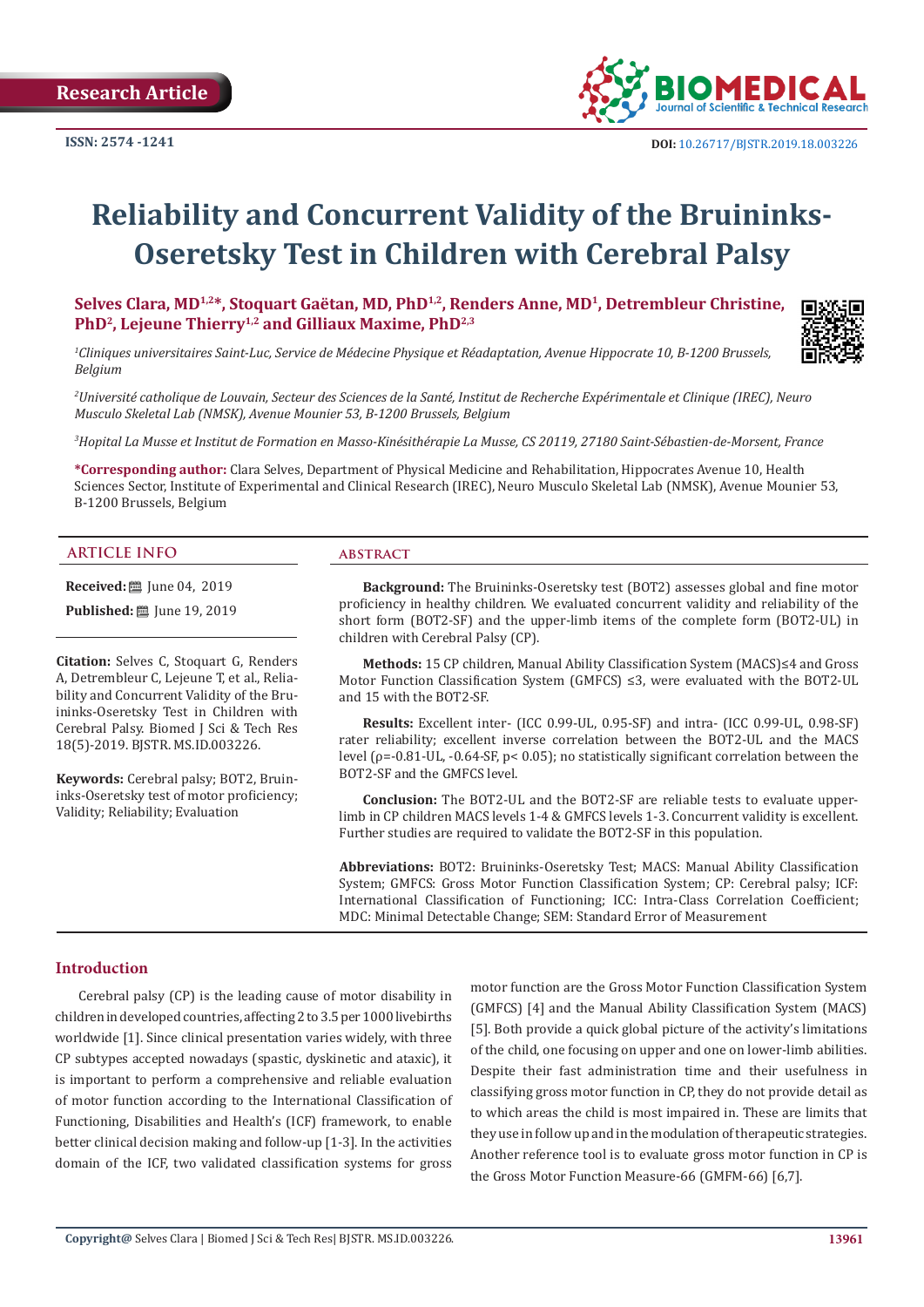It is a standardised validated observational instrument computed to measure change in gross motor function in CP children. However, its administration time is up to 60 minutes and it does not assess fine motor proficiency. It is also less well suited for more functioning CP children, due to its ceiling effect [8]. Various standardised tools exist to assess both global and fine motor proficiency in healthy children, mainly differing in the age target. A well-known tool is the Bruininks-Oseretsky test, second edition (BOT2) [9]. It is a standardised tool that assesses global and fine motor proficiency in healthy children aged 4-21 [9,10]. Originally published in 1978, it was revised in 2005 (BOT second edition: BOT2) [9]. It includes a complete (BOT2-CF) and a short form (BOT2-SF). It evaluates the activities domain of the ICF and is regularly used in the evaluation and follow up of CP children, but has not been validated, to our knowledge, in this population.

 Clinimetric properties of a test should be studied before using it in clinical routine, according to the Cosmin Taxonomy guidelines [11]. Validity corresponds to a test's ability to measure what it claims to be measuring. Concurrent validity is studied by comparing the results of a given test to those of another, already validated one, that measures the same parameter [12]. Reliability determines whether the test is able to provide the same results on repeated measures in the same subject when applied by the same evaluator (intra-rater reliability) or by two different evaluators (inter-rater reliability) [13]. Measurement error and internal consistency must also be studied to evaluate reliability, according to Cosmin Taxonomy [11]. Validity and reliability of the BOT2 have been examined in healthy children [9,14,15] but never in CP [16]. We thus set out to assess concurrent validity and reliability of the BOT2 in CP children.

#### **Materials and Methods**

#### **BOT2-CF**

Two versions of the BOT were assessed: the BOT2-CF and the BOT2-SF. The BOT2-CF is divided into 4 motor area composites, each including 2 sub-tests (8 overall), which in term, regroup various items (46 overall). The 4 motor area composites are fine manual control (d440 Fine hand use), manual coordination (d445 Hand and arm use), body coordination (d415 Maintaining a body position) and strength & agility (d446 Fine foot use). Each composite is scored separately and a global score over 320 is obtained [9]. Higher scores account for better motor proficiency. The BOT2-CF is a thorough test; however, the administration time is up to one hour. This can be a limitation for children with attention deficits [17] and regarding human resources. We thus decided to extract the items that evaluate upper-limb function. We called this section of the test BOT2-CF, upper-limb evaluation (BOT2-UL). The five sub-tests that evaluate upper-limb function are fine motor precision, fine motor integration, manual dexterity, upper-limb coordination and bilateral coordination. The 29 items of the BOT2- UL are summarised in Table 1. A score over 172 was attributed to each child.

**Table 1:** Subtests of the BOT-UL, selected from the original BOT2-  $\Gamma$ 

| Sub-tests                     | <b>Items</b> | <b>Instructions</b>                               |  |  |  |
|-------------------------------|--------------|---------------------------------------------------|--|--|--|
|                               | 1            | Coloring shape: circle                            |  |  |  |
|                               | 2            | Coloring shape: star                              |  |  |  |
|                               | 3            | Drawing lines through paths-<br>curved            |  |  |  |
| 1. Fine motor:<br>precision   | 4            | Drawing lines through paths-<br>crooked           |  |  |  |
|                               | 5            | Connecting dots                                   |  |  |  |
|                               | 6            | Folding paper                                     |  |  |  |
|                               | 7            | Cutting out a circle                              |  |  |  |
|                               | 8            | Copying a circle                                  |  |  |  |
|                               | 9            | Copying a square                                  |  |  |  |
|                               | 10           | Copying overlapping circles                       |  |  |  |
| 2. Fine motor:                | 11           | Copying a wavy line                               |  |  |  |
| integration                   | 12           | Copying a triangle                                |  |  |  |
|                               | 13           | Copying a diamond                                 |  |  |  |
|                               | 14           | Copying a star                                    |  |  |  |
|                               | 15           | Copying overlapping pencils                       |  |  |  |
|                               | 16           | Making Dots in Circles                            |  |  |  |
|                               | 17           | Transferring pennies                              |  |  |  |
| 3. Manual dexterity           | 18           | Placing Pegs Into a Pegboard                      |  |  |  |
|                               | 19           | Sorting Cards                                     |  |  |  |
|                               | 20           | Stringing Blocks                                  |  |  |  |
| 4. Upper-limb<br>coordination | 21           | Dropping and Catching a Ball<br><b>Both Hands</b> |  |  |  |
|                               | 22           | Catching a Tossed Ball Both<br>Hands              |  |  |  |
|                               | 23           | Dropping and Catching a Ball<br>One Hand          |  |  |  |
|                               | 24           | Catching a Tossed Ball One<br>Hand Synchronized   |  |  |  |
|                               | 25           | Dribbling a Ball One Hand                         |  |  |  |
|                               | 26           | Dribbling a Ball Alternating<br>Hands             |  |  |  |
|                               | 27           | Throwing a Ball at a Target                       |  |  |  |
| 5. Bilateral                  | 28           | Touching Nose with Index<br>Fingers Eyes Closed   |  |  |  |
| coordination                  | 29           | Pivoting Thumbs and Index<br>Fingers              |  |  |  |

#### **BOT2-SF**

The BOT2-SF is a summary of the CF. It is divided into the same 4 motor area composites, each including the same 2 sub-tests, and 14 items were selected from the 46 original ones, thus shortening its administration time to 30 minutes. Items of each sub-test are summarised in Table 2. An overall score over 88 is calculated [9].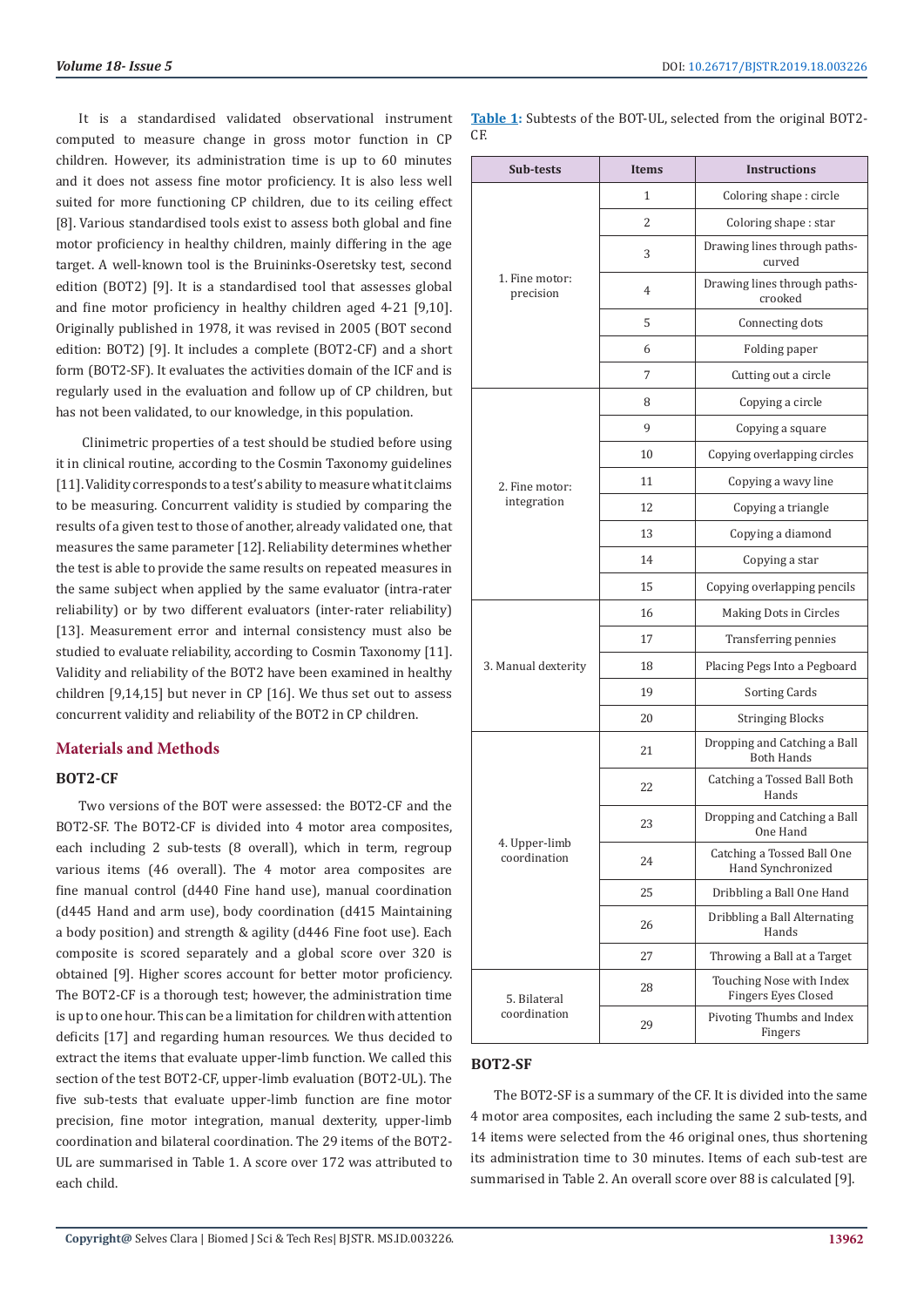#### **Table 2:** Subtests of the BOT2-SF.

| Sub-tests                       | <b>Items</b>   | <b>Instructions</b>                                  |  |  |  |
|---------------------------------|----------------|------------------------------------------------------|--|--|--|
| 1. Fine Motor:<br>Precision     | 1              | Drawing lines through<br>paths-crooked               |  |  |  |
|                                 | $\overline{2}$ | Folding paper                                        |  |  |  |
| 2. Fine Motor:                  | 3              | Copying a square                                     |  |  |  |
| Integration                     | $\overline{4}$ | Copying a star                                       |  |  |  |
| 3. Manual dexterity             | 5              | Transferring pennies                                 |  |  |  |
| 4. Bilateral<br>coordination    | 6              | Jumping in place-same side<br>synchronized           |  |  |  |
|                                 | 7              | Tapping feet and fingers-<br>same sides synchronized |  |  |  |
|                                 | 8              | Walking forward on a line                            |  |  |  |
| 5. Balance                      | 9              | Standing on one leg on a<br>balance beam - eyes open |  |  |  |
| 6. Running Speed and<br>Agility | 10             | One-legged stationary hop                            |  |  |  |
| 7. Upper-limb Co-               | 11             | Dropping and catching a ball<br>- hoth hands         |  |  |  |
| ordination                      | 12             | Dribbling a ball - alternating<br>hands              |  |  |  |
|                                 | 13             | Knee push ups                                        |  |  |  |
| 8. Strength                     | 14             | Sit ups                                              |  |  |  |

#### **Participants**

Fifteen CP children, aged 4-21, were evaluated with the BOT2- UL and fifteen with the BOT2-SF. Children were included if they had a diagnosis of CP, a MACS≤4, a GMFCS≤3. They were excluded it they presented other concurrent progressive neurological disorders or severe cognitive impairment impeding them to understand instructions. Participants were recruited from two specialised schools in Belgium ("Centre Belge d'Education Thérapeutique pour Infirmes Moteurs Cérébraux" (CBIMC) and "Institut Royal d'Accueil pour le Handicap Moteur"). The study was approved by the UCL's Hospital-Faculty Biomedical Ethics Commission and parents signed an informed consent form. Participant's characteristics are reported in Table 3. A prospective cohort study was performed.

**Table 3:** Characteristics of CP children assessed by the BOT2-UL and the BOT2-SF.

|                                   | $BOT2-UL(n=15)$ | $BOT2-SF(n=15)$ |  |  |
|-----------------------------------|-----------------|-----------------|--|--|
| Sex, $G/B$ , n                    | 2/13            | 9/4/2           |  |  |
| Age, years, mean (SD)             | 9.8(2.1)        | 11.1(4.2)       |  |  |
| BMI, $\text{kg/m}^2$ , mean (SD)  | 9.8(2.1)        | 17.0(3.1)       |  |  |
| Dominant upper-limb,<br>$r/l$ , n | 11/4            | 7/8             |  |  |
| Dominant lower-limb, r/l, n       | <b>NA</b>       | 6/9             |  |  |
| H/D/0, n                          | 10/4/1          | 5/4/6           |  |  |
| MACS score, I/II/III/IV, n        | 3/9/1/2         | 2/11/2/0        |  |  |
| GMFCS score, I/II/III, n          | 9/4/2           | 7/5/3           |  |  |

#### **Assessments**

Children were evaluated twice by two different evaluators (A and B) on day 1, and maximum one week later (day 2, 4.8±1.4 days) again by evaluator A. Regular activities were carried out as usual between the evaluations. Given that the BOT2 evaluates the dominant side, in children with diplegia and quadriplegia, the dominant upper limb was tested. This was determined by presenting a pencil or a tennis ball to the child and recording which hand the child would take it with. However, in hemiplegic children, the affected side was tested, given that the aim of our study was to assess the BOT2-UL and BOT2-SF as tools to evaluate motor defect. Children were examined in a quiet room, with only the evaluator present. The duration of each test was approximately 30 minutes.

#### **Statistical Analysis**

Calculations were performed with the SPSS software (SPSS v22.0.0.1 for Windows ; IBM SPSS ; Armonk, NY, USA). For each test, statistical significance was considered at 0.05.

**Concurrent Validity:** Concurrent validity allows us to confirm that a certain test measures that for what it was computed. A nonparametric Spearman correlation was performed between the BOT2-SF results and the MACS and GMFCS levels; and of the BOT2- UL results and the MACS level. We didn't evaluate the correlation between the BOT2-UL results and the GMFCS level because the latter refers mainly to lower-limb activity. Correlation was considered good, moderate or poor if the correlation coefficient (ρ) was >0.6,  $0.3 < p < 0.6$  or  $ρ < 0.3$ , respectively [18].

**Reliability:** Two aspects of reliability were studied, according to Cosmin taxonomy [11] : internal consistency and inter- and intrarater reliability. Internal consistency corresponds to the degree to which items are measuring the same construct. Cronbach's α coefficient was calculated with the results for each subset score from the first evaluation, both for the BOT2-UL and for the BOT2- SF. Cronbach's α coefficient was considered acceptable, good and excellent, above 0.7, 0.8 and 0.9, respectively [19]. Inter- and intrarater reliability were quantified with the Intra-class Correlation Coefficient (ICC) and the Minimal Detectable Change (MDC) [20]. We calculated intra-rater reliability by comparing the results obtained by the same evaluator (A, performed on two different days, maximum one week apart) and interrater reliability by comparing the results obtained on the first day by two different evaluators (A and B, performed the same day).

 The ICC is related to the variability of results across repeated measures within the subjects (i.e. between subjects' variability) and to the measurement error (i.e. within-subject) [21]. For interand intra-rater reliability, ICC were respectively calculated with a two-ways mixed-effects model with "absolute agreement" and "consistency" types 5. Reliability was rated as excellent, moderate or poor, with ICC scores >0.75, 0.40–0.75 and <0.40, respectively [22]. MDC corresponds to the minimal change that exceeds the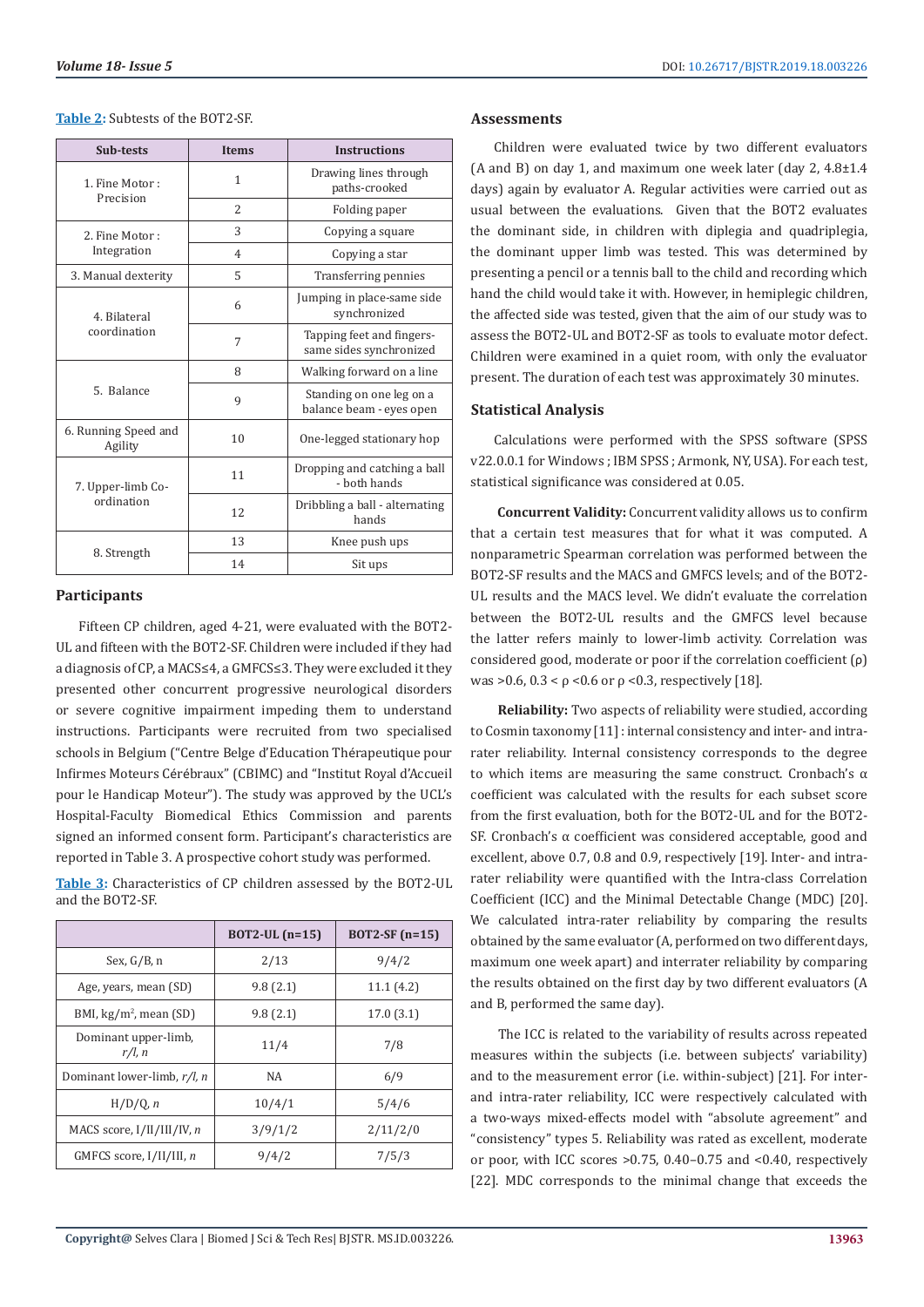measurement error in score. The MDC within a 95% confidence interval (MDC95) was calculated as follows :

## $MDC95 = 1.96 \times \sqrt{2} \times SEM$

where 1.96 corresponds to the 95% confidence interval of the z-score of a bilateral test, and  $\sqrt{2}$  is used to account for the variance between 2 measurements. Standard error of measurement (SEM) is related to measurement error throughout repeated measures and was calculated as follows:

$$
SEM = SDx\sqrt{(1 - ICC)}
$$

 where SDx is the standard deviation for all observations from test sessions [23].

#### **Results**

All subjects were able to perform the three evaluations. All the results are presented in Table 4, illustrated in Figures 1 & 2, and are summarized below. We obtained a homogenous distribution of the participants throughout the scores, as shown in Figure 1.



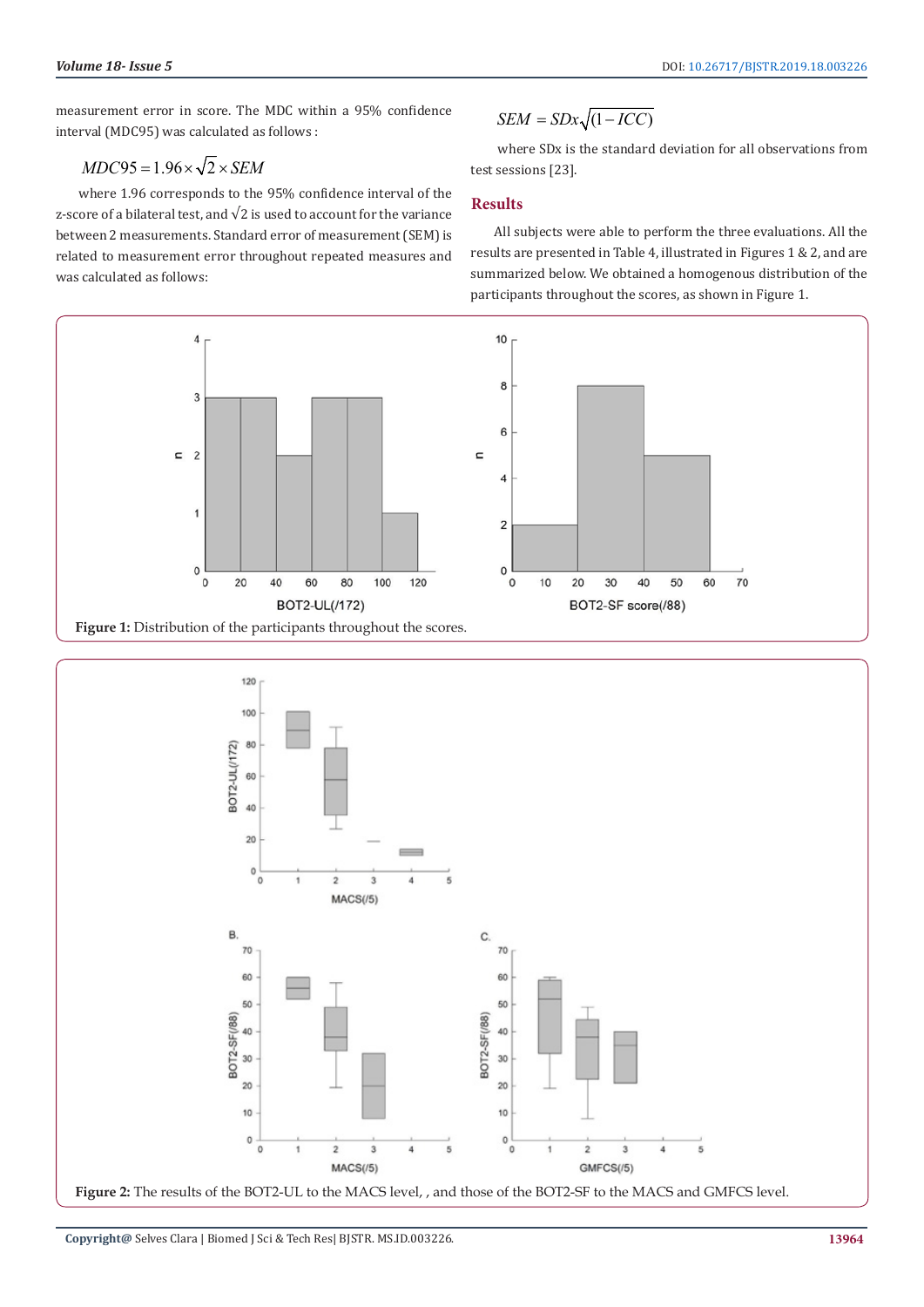**Table 4:** Results of Internal Consistency, Construct Validity and Intra- and Inter-Rater Reliability for the BOT2LF-UL and the BOT2-SF.

|                | <b>B1</b><br>A1 |            | A2         |             |              | Cronbach | <b>ICC</b> |       | <b>MDC95</b> |       |
|----------------|-----------------|------------|------------|-------------|--------------|----------|------------|-------|--------------|-------|
|                |                 |            |            | <b>MACS</b> | <b>GMFCS</b> | $\alpha$ | Intra      | Inter | Intra        | Inter |
| BOT2 UL        | 58 [29-81]      | 57 [33-81] | 64 [34-83] | $-0.81*$    |              | 0.94     | 0.99       | 0.99  | 8.7          | 8.4   |
| <b>BOT2 SF</b> | 38 [33-51]      | 36 [32-53] | 41 [34-53] | $-0.64*$    | $-0.35$      | 0.89     | 0.95       | 0.98  | 9.5          | 5.8   |

A1= results from evaluation 1, performed by rater A on day 1. B1= results from evaluation 2, performed by rater B on day 1. A2= results from evaluation 3, performed by rater A on day 2 (4.8±1.4 days later). Median [Q1-Q3]. ρ: correlation coefficient. ICC= intra-class correlation coefficient. MDC95= minimal detectable change. \*p-value<0.05.

#### **Concurrent Validity**

To assess concurrent validity, we compared the results of the BOT2-UL to the MACS level, and those of the BOT2-SF to the MACS and GMFCS level. Results are presented in Table 4 and Figure 2. An excellent inverse correlation was found between the BOT2-UL results and the MACS level (ρ: -0.81, p-value: 0.001) and a good inverse correlation was found between the BOT2-SF results and the MACS level ( $\rho$ : -0.64, p-value: 0.007), meaning that children with a higher MACS level, and therefore more severe manual impairment, obtained lower results both on the BOT2-UL and on the BOT2-SF. No significant correlation was found between the BOT2-SF results and the GMFCS score ( $ρ$ : -0.35, p-value: 0.19).

#### **Reliability**

Internal consistency of the BOT2-UL and SF were excellent and good, respectively (Cronbach's α coefficient of 0.94 and 0.89, respectively), thus indicating sufficient homogeneity of both tests. For both tests, intra- and inter-rater reliability were excellent (ICC > 0.95). In other words, the results obtained by one same evaluator at two different times, or by two different evaluators, are comparable. For the BOT2-UL, the MDC95 for intra- and inter-rater reliability were 8.7 and 8.4, respectively. This indicates that when a same patient is assessed before and after a treatment, either by one same or two different evaluators, results must differ by around 9 points for them not to be attributed to measurement error. For the BOT2- SF, the MDC95 for intra- and inter-rater reliability were 9.5 and 5.8, respectively.

### **Discussion**

The present study is the first to evaluate concurrent validity and reliability of the BOT2-UL and BOT2-SF in CP children. Our results suggest that the BOT2-UL and the BOT2-SF can be used as reliable, valid tools to assess gross motor function in CP children presenting a GMFCS level 1-3 and a MACS level 1-4 as we obtained a good inverse correlation with the MACS level, and excellent interand intra-rater reliability for both tests. The tests were also feasible, as all children were able to perform them.

#### **Concurrent Validity**

We found a good inverse correlation between the BOT2-UL results and the MACS level. For the BOT2-SF, we also found a good inverse correlation with the MACS level and a moderate inverse correlation with the GMFCS level, although the latter was not

statistically significant. This is well illustrated in Figure 2C and could be explained by our small sample and the fact that it did not include children with GMFCS level ≥4. Moreover, the GMFCS level classifies children according to their functional ability based on self-initiated movement, focusing on sitting, transfers and the use of handheld mobility devices or wheeled mobility 4. Given the large heterogeneity in motor impairment in the CP population, an important limitation in self-initiated movement may not necessarily be associated with an important upper-limb impairment 1,17. This may result in inhomogeneous scores on the BOT2-SF, where only 21% of the items evaluate lower limbs motor function exclusively.

 Our results on concurrent validity, both for the BOT2-UL and the BOT2-SF, correspond to Bruiniks original findings on healthy children. Few other studies validating the BOT2 exist and were carried out mainly in healthy children. For instance, Hassan et al. evaluated validity and reliability by comparing the sub-tests to the global score and validated the BOT2-SF in the Arab healthy population. Fransen et al. [24] investigated convergent and discriminant validity of the BOT2-SF in the Flemish population, comparing it to the Korper Koordination Test. They calculated a Pearson correlation and found a  $p=0.61$  and validated it in this population [24]. However, no similar study was performed in CP children. To sum up, our results show that the BOT2-SF correlates significantly with the MACS level, suggesting that it is a valid tool to evaluate upper limb activities in CP children with MACS level 1-4. However, further studies are needed to confirm our findings regarding the correlation of the BOT2-SF and the GMFCS level.

#### **Reliability**

Reliability was assessed by calculating the ICC, the MDC [20] and internal consistency [11]. Reliability is defined as the extent to which measurements can be replicated and MDC corresponds to the change in score that exceeds measurement error and indicates whether the observed change in score is statistically significant [25]. The internal consistency of the total score was excellent for the BOT2-UL and good for the BOT2-SF. Our results are comparable to those obtained originally by Bruininks in healthy children (Cronbach's α=0.95, ICC>0.92), as well as those obtained in children with intellectual disabilities (Cronbach's  $\alpha$ =0.92, ICC=0.99) [9,19]. Both the BOT2-UL and the BOT2-SF presented excellent ICC values and low MDC values (less than 10% of the overall score), both for intra- and inter-rater reliability. Low MDC values indicate greater responsiveness20. This could be a useful parameter for clinicians to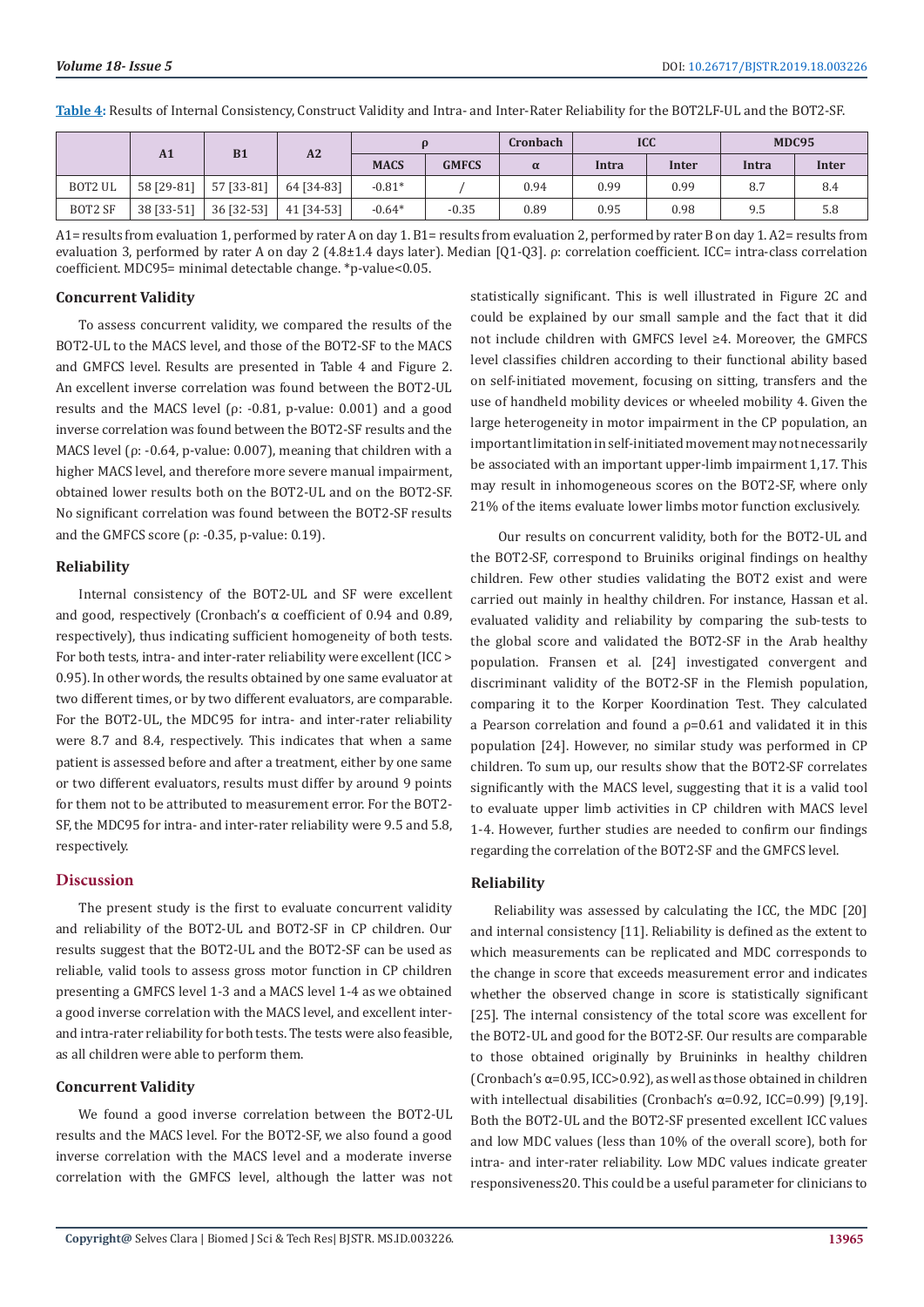objectify the progression of a patient while taking into account the measurement error [25].

 MDC was found to be slightly lower for inter-rater than for intra-rater, which is quite unusual, as we would expect to find greater variability between different evaluators. This may be due to the moment of the week the tests were performed; inter-rater reliability was tested the same day, usually at the beginning of the week, whereas intra-rater reliability was calculated from results obtained at the beginning and the end of the week. Various factors may slightly influence the results, such as participation to physical activities or to rehabilitation sessions [26,27]. Our results, both for ICC and MDC values, were in accordance to those obtained by Bruininks et al. [9] for healthy children and those obtained by Lucas et al. [27] who studied the BOT2 in children with foetal-alcohol spectrum disorder (FASD), who also obtained lower MDC values for interrater than for intra-rater reliability [9,27]. Our absolute MDC values are also comparable to those obtained by Wuang et al. [19] who studied the BOT2 in children with intellectual deficiencies. To sum up, our results showed low MDC values both for the BOT2-UL and the BOT2-SF, thus suggesting a good responsiveness of both tests, making them appropriate for clinical follow-up.

 We did not observe a ceiling or floor effect in our sample, however, none of the children obtained scores higher than 75%, both for the BOT2-UL and BOT2-SF. We obtained a homogenous distribution of the participants throughout the scores, as shown in Figure 2. In Wuang et al. [19] study, ceiling and floor effect concerned less than 15% of the participants, which was considered acceptable.

#### **Limits and Perspectives of the Study**

One of the main limits of our study is our small sample (n=15 for each test), especially regarding the distribution in the different GMFCS levels (1, 2 and 3). However, we have obtained very reproducible results, suggesting that our results are robust. We have compared the BOT2 with MACS and GMFCS levels because these two classifications provide a global picture of the motor abilities of the CP child. It is an important starting point, but these findings need to be completed by comparing the BOT2 with GMFM-66 and to other tests in the different ICF domains. The lower limb items of the BOT2-CF should be evaluated in a similar study to complete our findings.

#### **Conclusion**

Our results suggest that the BOT2-UL and the BOT2-SF are valid, reproducible tools to evaluate upper-limb fine and gross motor function in CP children with a GMFCS level 1-3 and a MACS level 1-4. Both can be implemented in clinical practice and in research for the evaluation and the follow-up of CP children. Further studies are needed to fully validate the BOT2-SF and to evaluate concurrent validity and reliability of the BOT2-CF.

#### **Acknowledgement**

This research did not receive any specific grant from funding agencies in the public, commercial, or notfor- profit sectors. Clémence Chéreau, Mathilde Debeker, Lucile Woirin and Marion Zeller contributed to the data collection. This work would not have been possible without their help and participation of the staff of the CBIMC and IRAHM and of the children with CP attending these schools. We would also like to thank their parents and careers.

#### **References**

- 1. [Cans C \(2000\) Surveillance of cerebral palsy in Europe: a collaboration](https://www.ncbi.nlm.nih.gov/pubmed/11132255) [of cerebral palsy surveys and registers. Developmental Medicine & Child](https://www.ncbi.nlm.nih.gov/pubmed/11132255) [Neurology 42\(12\): 816-824.](https://www.ncbi.nlm.nih.gov/pubmed/11132255)
- 2. [Santos CA, Franco de Moura RC, Lazzari RD, Dumont AJ, Braun LA, et](https://www.ncbi.nlm.nih.gov/pubmed/26157275) [al. \(2015\) Upper limb function evaluation scales for individuals with](https://www.ncbi.nlm.nih.gov/pubmed/26157275) [cerebral palsy: a systematic review. Journal of physical therapy science.](https://www.ncbi.nlm.nih.gov/pubmed/26157275) [27\(5\): 1617-1620.](https://www.ncbi.nlm.nih.gov/pubmed/26157275)
- 3. [\(2007\) International Classification of Functioning, Disability, and Health:](https://apps.who.int/iris/bitstream/handle/10665/43737/9789241547321_eng.pdf;jsessionid=DA503539B8EE4D5128950CBC7275D583?sequence=1) [Children & Youth Version: ICF-CY. World Health Organization.](https://apps.who.int/iris/bitstream/handle/10665/43737/9789241547321_eng.pdf;jsessionid=DA503539B8EE4D5128950CBC7275D583?sequence=1)
- 4. Palisano R, Rosenbaum P, Bartlett D, Livingston M (2007) Gross Motor Function Classification System: Expanded and Revised.
- 5. [Eliasson AC, Krumlinde Sundholm L, R](https://www.ncbi.nlm.nih.gov/pubmed/16780622)ösblad B, Beckung E, Arner M, et [al. \(2006\) The Manual Ability Classification System \(MACS\) for children](https://www.ncbi.nlm.nih.gov/pubmed/16780622) [with cerebral palsy: scale development and evidence of validity and](https://www.ncbi.nlm.nih.gov/pubmed/16780622) [reliability. Developmental medicine and child neurology 48\(7\): 549-554.](https://www.ncbi.nlm.nih.gov/pubmed/16780622)
- 6. [Lundkvist Josenby A, Jarnlo GB, Gummesson C, Nordmark E \(2009\)](https://www.ncbi.nlm.nih.gov/pubmed/19220999) [Longitudinal construct validity of the GMFM-88 total score and goal](https://www.ncbi.nlm.nih.gov/pubmed/19220999) [total score and the GMFM-66 score in a 5-year follow-up study. Physical](https://www.ncbi.nlm.nih.gov/pubmed/19220999) [therapy 89\(4\): 342-350.](https://www.ncbi.nlm.nih.gov/pubmed/19220999)
- 7. Russell DJ, Rosenbaum PL, Wright M, Avery LM (2002) Gross motor function measure (GMFM-66 & GMFM-88) user's manual. Vol: 159.
- 8. [Avery LM, Russell DJ, Rosenbaum PL \(2013\) Criterion validity of the](https://www.ncbi.nlm.nih.gov/pubmed/23448693) [GMFM-66 item set and the GMFM66 basal and ceiling approaches for](https://www.ncbi.nlm.nih.gov/pubmed/23448693) [estimating GMFM-66 scores. Developmental Medicine & Child Neurology](https://www.ncbi.nlm.nih.gov/pubmed/23448693) [55\(6\): 534-538.](https://www.ncbi.nlm.nih.gov/pubmed/23448693)
- 9. Bruininks RH (2005) Bruininks-Oseretsky test of motor proficiency. AGS Publishing Circle Pines, MN.
- 10. [Deitz JC, Kartin D, Kopp K \(2007\) Review of the Bruininks-Oseretsky](https://www.ncbi.nlm.nih.gov/pubmed/18032151) [test of motor proficiency, \(BOT-2\). Physical & occupational therapy in](https://www.ncbi.nlm.nih.gov/pubmed/18032151) [pediatrics 27\(4\): 87-102.](https://www.ncbi.nlm.nih.gov/pubmed/18032151)
- 11. [Mokkink LB, Terwee CB, Patrick DL, Alonso J, Stratford PW, et al. \(2010\)](https://www.ncbi.nlm.nih.gov/pubmed/20494804) [The COSMIN study reached international consensus on taxonomy,](https://www.ncbi.nlm.nih.gov/pubmed/20494804) [terminology, and definitions of measurement properties for health](https://www.ncbi.nlm.nih.gov/pubmed/20494804)[related patientreported outcomes. Journal of clinical epidemiology](https://www.ncbi.nlm.nih.gov/pubmed/20494804) [63\(7\): 737-745.](https://www.ncbi.nlm.nih.gov/pubmed/20494804)
- 12. [Sivan M, OConnor RJ, Makower S, Levesley M, Bhakta B \(2011\)](https://www.ncbi.nlm.nih.gov/pubmed/21305232) [Systematic review of outcome measures used in the evaluation of robot](https://www.ncbi.nlm.nih.gov/pubmed/21305232)[assisted upper limb exercise in stroke. Journal of rehabilitation medicine](https://www.ncbi.nlm.nih.gov/pubmed/21305232) [43\(3\): 181-189.](https://www.ncbi.nlm.nih.gov/pubmed/21305232)
- 13. [Stratford PW, Binkley JM, Riddle DL \(1996\) Health status measures:](https://www.ncbi.nlm.nih.gov/pubmed/8863764) [strategies and analytic methods for assessing change scores. Physical](https://www.ncbi.nlm.nih.gov/pubmed/8863764) [therapy 76\(10\): 1109-1123.](https://www.ncbi.nlm.nih.gov/pubmed/8863764)
- 14. [Hassan MM \(2001\) Validity and reliability for the Bruininks-Oseretsky](https://www.ncbi.nlm.nih.gov/pubmed/11322581) [Test of Motor Proficiency-short form as applied in the United Arab](https://www.ncbi.nlm.nih.gov/pubmed/11322581) [Emirates culture. Perceptual and motor skills 92\(1\): 157-166.](https://www.ncbi.nlm.nih.gov/pubmed/11322581)
- 15. [Venetsanou F, Kambas A, Aggeloussis N, Serbezis V, Taxildaris K \(2007\)](https://www.ncbi.nlm.nih.gov/pubmed/17979863) [Use of the Bruininks–Oseretsky Test of Motor Proficiency for identifying](https://www.ncbi.nlm.nih.gov/pubmed/17979863) [children with motor impairment. Developmental Medicine & Child](https://www.ncbi.nlm.nih.gov/pubmed/17979863) [Neurology 49\(11\): 846-848.](https://www.ncbi.nlm.nih.gov/pubmed/17979863)